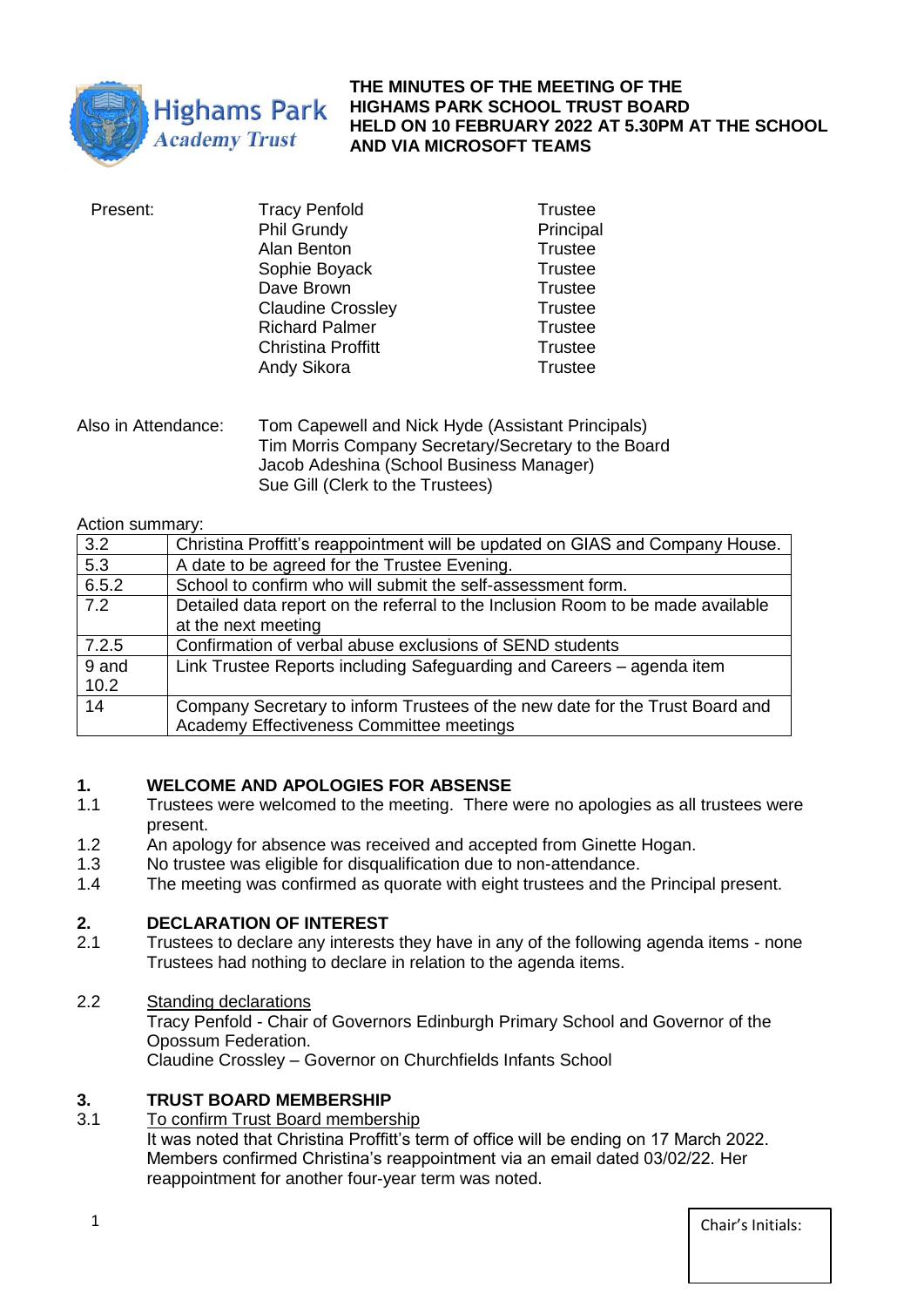- 3.2 Ensure details held about Trustees on GIAS and Companies House are up to date The Company Secretary reported that Christina Proffitt's reappointment will be updated on GIAS and Company House.<br>ACTION: Company Se **Company Secretary.**
- 3.3 To confirm a section 128 check has completed This was confirmed as having been completed.
- 3.4 Gifts and hospitality It was confirmed that no gifts were received in the last academic vear

## **4. MINUTES**

4.1 Trustees received the minutes of the meeting held on 9 December 2021 and agreed these to be an accurate record of the meeting. The Chair of the Trustees will sign a copy of the minutes and these will be retained by the school for filing.

## **4.2 Matters arising:**

| 2.2   | The Company Secretary confirmed that Pecuniary Interest             |
|-------|---------------------------------------------------------------------|
|       | information was on the website.                                     |
| 3.1   | The Chair contacted member re. Christina Proffitt's term of office. |
| 7.2.2 | The Principal allocated link areas of the SEF to Trustees.          |
| 12    | Actioned – standing item                                            |
| 15    | Vexatious Complaints Policy - this was an agenda item.              |

## **5. STRATEGIC SCHOOL ITEMS**

## 5.1 School Strategic Building Document<br>5.1.1 The document outlined the process o

- The document outlined the process of the rebuilding programme. They were at the stage when questions were being asked about the school's uniqueness, curriculum, and link aspect with the community, to help inform the building process. The notes of the Estates Management Committee would be made available to Trustees. It highlighted the key questions in preparation of the discussion with the DfE.
- 5.1.2 Richard Palmer hosted site visits and informed Trustees that this was being fed into the initial thinking for the project. It was unknown what will be included in the scope. A telephone call was awaited on 11 February 2022 from the DfE giving confirmation on what had been passed through (technical breakdown of the site).
- 5.1.3 Richard Palmer reported that there had been a significant number of surveys carried out. The school was still at an early stage of the process. Views from the school and Trustees will help the architect to provide a customised site and what will go out to tender.
- 5.1.4 It was agreed that there should be extra after school curricular activities and offering community use of the site. It was recognised that there would be implications on the caretaking staff.
- 5.1.5 Thanks was extended to the Principal and Richard Palmer for their work.

#### 5.3 Trustee Day/Evening

- 5.3.1 The Chair reported that an evening session was preferable. The Trustee Evening will be held on a Thursday. A date will be arranged. **ACTION: A date to be agreed for the Trustee Evening.**
	- **Q1: Will ideas be shared on how Trustees will be using the time?**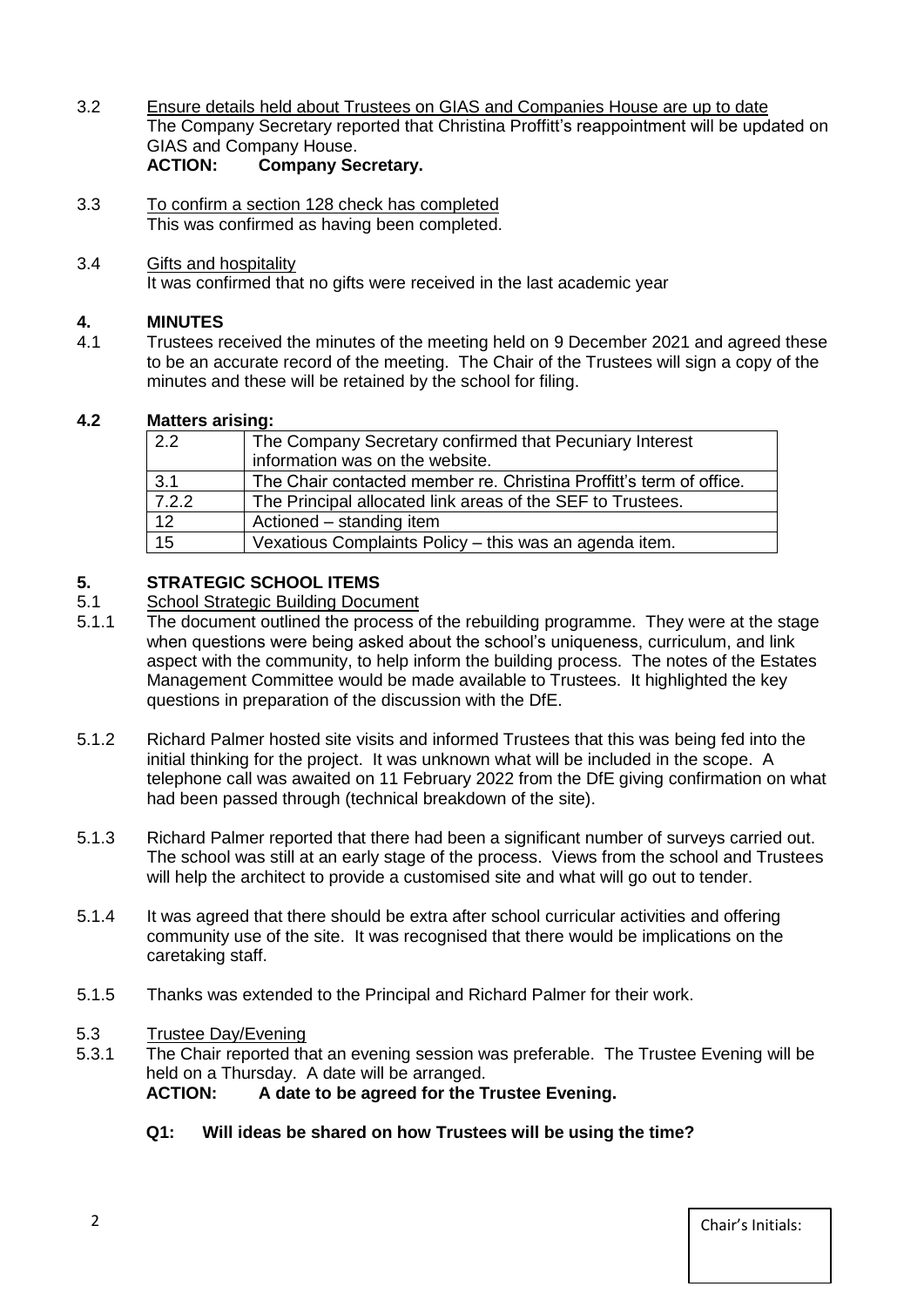A1: Approximately 15-20 minutes will be spent on clerking and the Company Secretary role. Other areas will include 20 questions, the Trustee Development Plan and possible Ofsted inspection (thought to be in this academic year).

## **Q2: How many Trustees would Ofsted inspectors speak to?**

A2: As many Trustees who were available during the day. During the pandemic conversations were held virtually. The whole Trust Board would be invited for the formal feedback.

## **6 RESOURCES SCHOOL ITEMS – OVERVIEW**

- 6.1 Feedback from Resources Committee meeting held 27 January 2022 The following points were highlighted:
	- The committee looked at the December finance report.
	- The contingency figures were confirmed and the Premises/Agency total line was £180,000.
	- School resources management assessment form.
	- Reserve's policy.
	- Lettings rate.
	- CIF bids two applications were submitted and works overlapped with the SRP scheme and would need to be amended.
	- Estates vision statement.
	- The SRP was at the feasibility stage.
	- GDPR Nick Hyde was the Data Protection Officer.
	- Finance staff Jacob Adeshina and Alicia Rainger recently joined the school.
	- Website compliance.
	- Home/School agreement and Uniform Policy were agenda items.
- 6.2 Feedback from Audit and Risk Committee meting held on 27 January 2022 The following points were highlighted:
	- The risk register was discussed. The scoring system will be changed.
	- There were 50 risks that needed to be prioritised.
	- The contract for the external auditor was going out to tender.

#### 6.3 December Monthly Finance Report

Jacob Adeshina informed Trustees of the process of preparing the January account. The December figures were not as solid due to the year end, but once the adjustments had gone through, it will give a clearer picture on the December figures. Overall the budget had a good surplus

#### **Q: Will the surplus of £106,000 increase?**

A: It was likely to increase. There was a need to strip back how certain areas of the budget was reported. As discussed earlier, once the figures were stripped back, the school would be in a better position for January 2022.

#### 6.4 Internal Audit Visit Report 1

- 6.4.1 Juniper looked at the controls of governance and banking. From the November meeting, there was one high priority (Trustees' declarations were not published on the website). There were no medium or low priorities.
- 6.4.2 There were some notes that were low priority i.e. business continuity and gifts. A discussion was held at the Audit Committee about the possible change of internal auditors so that the controls in place could be looked at with fresh eyes.

#### 6.5 School Resource Management Self Assessment

6.5.1 This was updated from last year and the action plan will be built into future committee meetings. These documents can be accessed from the portal.

3 Chair's Initials: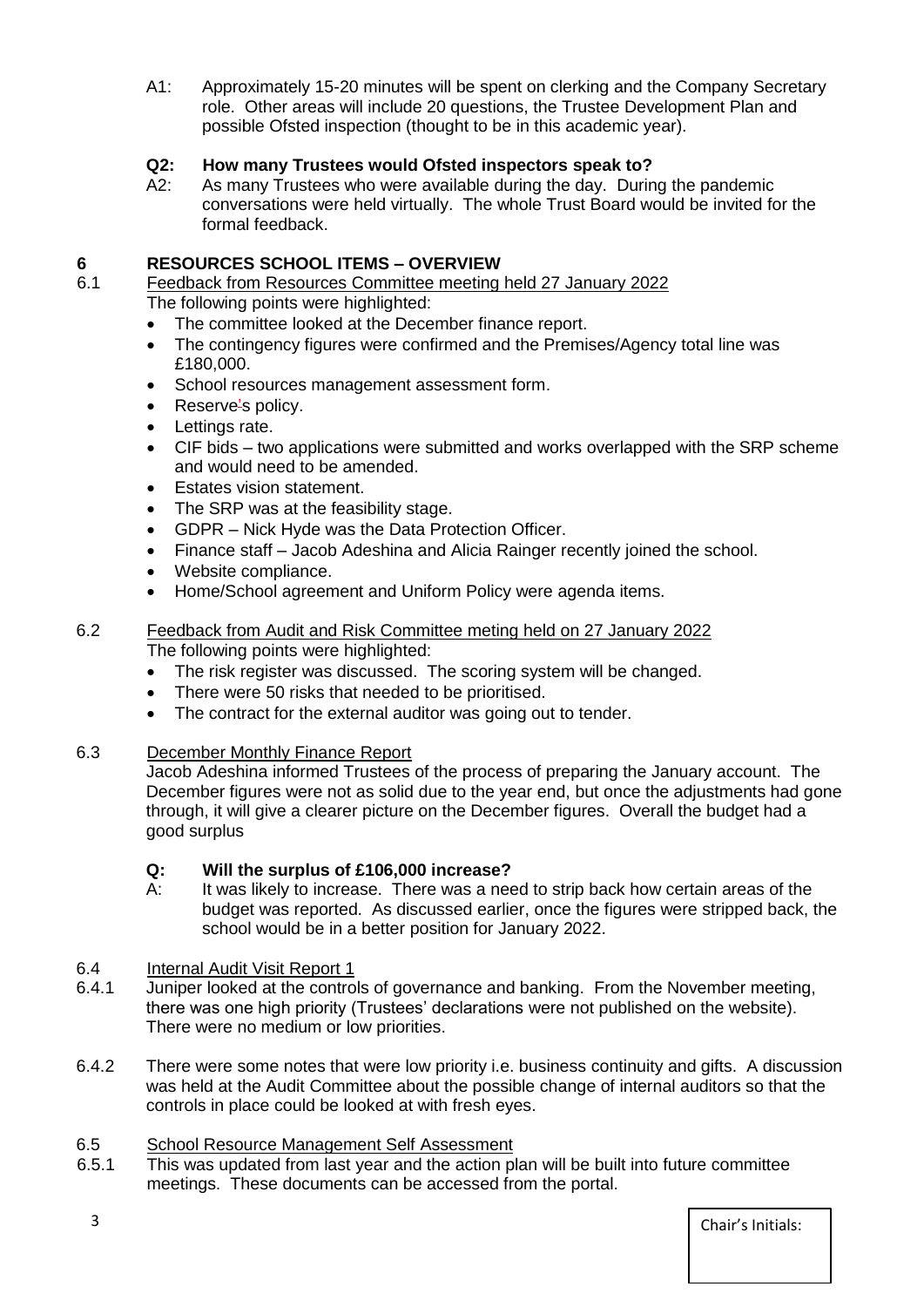## 6.5.2 Trustees approved the self assessment for submission (by 15 March 2022)

## **Q: Who will be submitting the form?**

A: Would either be the Chair or School Business Manager.<br>**ACTION:** School to confirm who will submit the self as:

**School to confirm who will submit the self assessment form.** 

## **7. COMPANY SECRETARY'S REPORT**

## 7.1 Student Numbers

7.1.1 The student numbers after the October census, were lower than previous years. The following figures were highlighted:

|                   | 2021 | 2020 |
|-------------------|------|------|
| Year <sub>7</sub> | 224  | 241  |
| Year <sub>8</sub> | 242  | 243  |
| Year 9            | 240  | 238  |
| Year 10           | 233  | 239  |
| Year 11           | 235  | 234  |
| Year 12           | 175  | 213  |
| Year 13           | 187  | 153  |

- 7.1.2 The Year 7 numbers were below the 240 PAN. The school was trying hard to raise numbers. One of the reasons for the low numbers could be due to a low birth rate year. First confirmation of allocations for the next academic year placed Highams Park as one of the schools with full allocated places for Year 7.
- 7.1.3 This year was an anomaly, joiners and leavers were looked at closely. The movement of students in the first term was noted:
	- 12 joined from local schools
	- 10 moved into the local area
	- 11 from abroad

The reasons for leaving were highlighted:

- 6 emigrated
- 1 home educated
- 5 moved out of the area
- 6 moved school either more local or first preference
- 1 attending the PRU
- 1 attending an emotional difficulty special school
- 7.1.4 There was a growth in the diversity of ethnicity, including new categories. White British remained the largest single category. However there was a noticeable decline in the number of White British (drop of 39 students by 2.1% between 2020-2021 compared to the figure of 483 in 2019. Numbers were decreasing year on year.

#### 7.2 Report on fixed term exclusions

- 7.2.1 Tom Capewell advised Trustees that a detailed and accurate data report on referrals to the Inclusion Room (based on a full academic year), will be provided at the next meeting. **ACTION: Report to made available for next meeting.**
- 7.2.2 Information presented at the meeting was from 1 September 2021 to 1 February 2022. There had not been much change in the level of fixed term exclusions compared to the last two comparable years, due to the pandemic and students being placed in bubbles. Last year's numbers were lower and student behaviour was easier to manage.
- 7.2.3 Comparable statistics from previous years pre-pandemic: 70 fixed term exclusions from 1-9-2018 to 1-2-2019

4 Chair's Initials: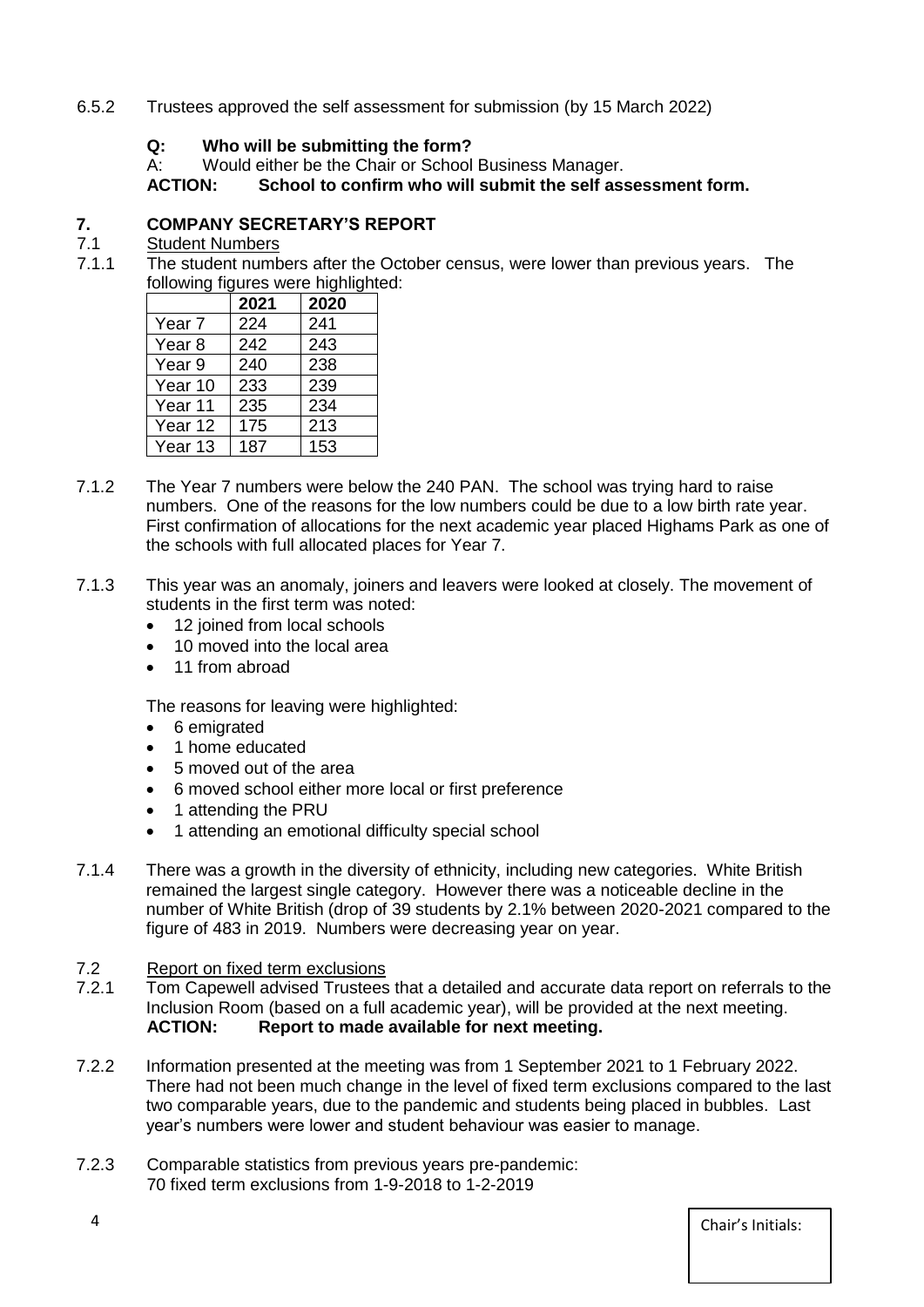53 fixed term exclusions from 1-9-2019 to 1-2-2020 20 fixed term exclusions from 1-9-2020 to 1-2-2021 55 fixed term exclusions from 1-9-2021 to 1-2-2022

- 7.2.4 The school continued to find the major reasons for the fixed term exclusions were verbal abuse to staff, persistent disruptive behaviour and fights/physical assaults between students. The school consistently reminded students about the Behaviour Policy, the respect agenda, the three core value and maintained a tough line on verbal abuse to staff, along with persistent disruptive behaviour.
- 7.2.5 There were 17 SEND students who were excluded, this was proportionally high. Some of the offences were verbal abuse and disruptive behaviour.
	- **Q1: Re. the exclusions of the SEND students, could some of the verbal abuse and disruptive behaviour be due to them not coping with school, frustration of not being able to articulate their feelings and having barriers to learning?**
	- A1: It was suspected that this could be the case. Five of those students had EHCPs. The school would do everything it could to avoid excluding EHCP students. There was a high proportion who were struggling with behaviour post pandemic and needed to get back into routines and manage their emotions. Those students were finding it hard to deal with the pressures of being back in school. Without the raw statistics, there were 14 verbal abuse exclusions of students on the SEND register, this figure could be checked.

#### **ACTION: Confirmation of verbal abuse exclusions of SEND students.**

- **Q2: What was put in place to help the students manage the change from the pandemic?**
- A2: The school tried from October 2021 onwards to make sure they engaged with all parents, especially asking them to come into school. This had been a barrier before. The school was trying to get them to understand what they were asking of their children. This was an effective way of engaging in consistent messaging and expectations of the family.

#### **Q3: How was the school addressing Pupil Premium students?**

- A3: This was over represented but was not the same level as SEND support. There was nothing specific in place for Pupil Premium students. They had other support structures including meetings with parents, reporting and behaviour monitoring if relevant.
- **Q4: Did the school find parents of Pupil Premium students less engaged with the process or the same across the board?**
- A4: The same, it was rare for parents not to attend return to school meetings. There was one family that found it hard to attend meetings, but on the whole parents engaged at the same level as non Pupil Premium families.
- **Q5: There was a high proportion of students from Any Other Black background. Going back to attainment and the FFT data, certain grouping of Black Caribbean or Black African were lower attaining groups. What was given in terms of support and parent engagement for those students?**
- A5: Apart from gender, students from Any Other Black background did not fully fit the profile. The school looked at every single exclusion, both Tom Capewell and Mr Jolly had reviewed five in the last couple of weeks and took a view as to whether the school had any unconscious bias in the processes. The school continued to take on board and challenge themselves as to whether that was the case. That figure was high, but the school will look at external processes to support the students. Those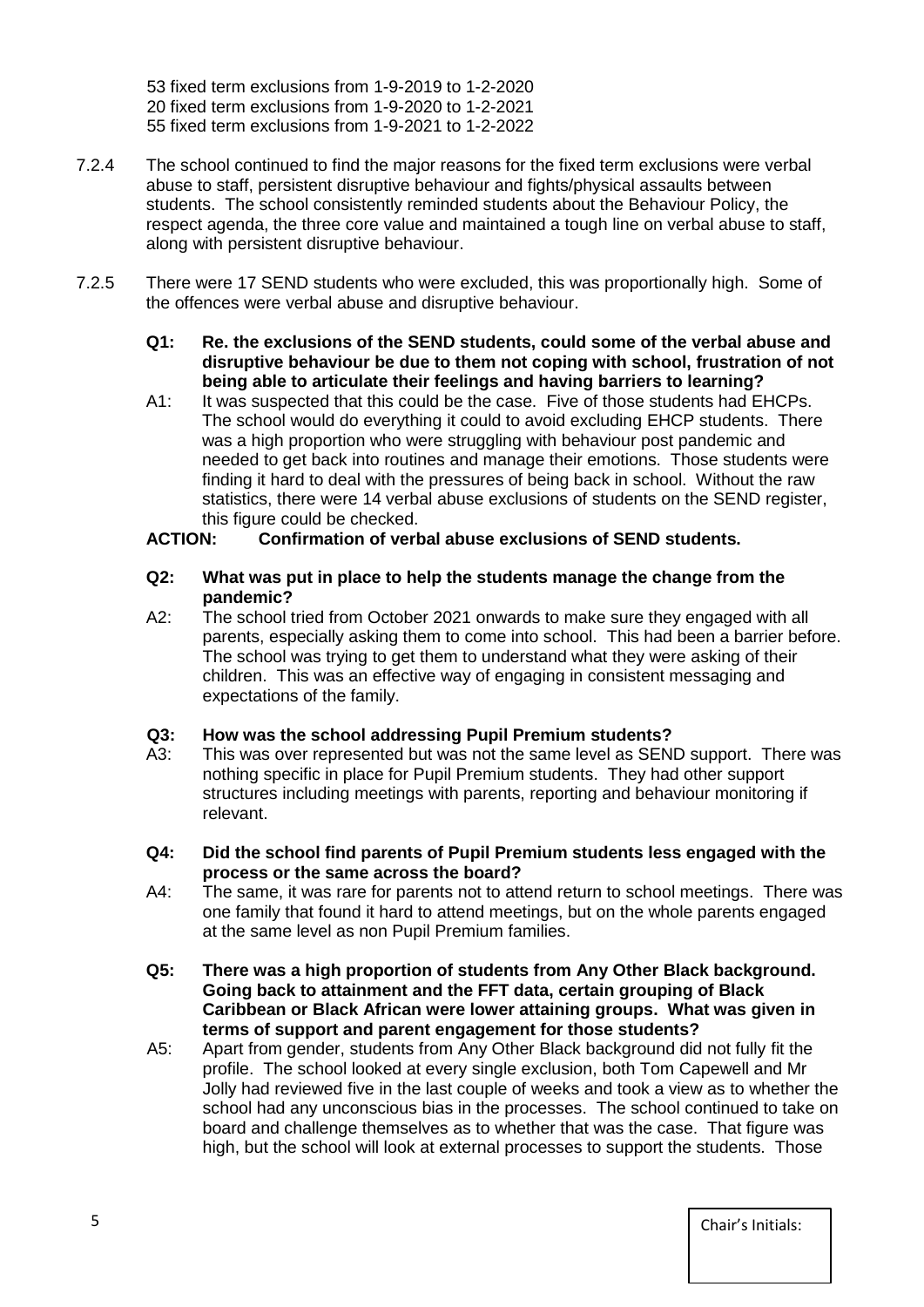students who are disadvantaged and those with SEN were disproportionally from Black and ethnic minority backgrounds.

#### **Q6: Was that the case across Waltham Forest and where a student had persistently breached, or there was a serious breach of the Behaviour Policy or if a permanent exclusion was used as a last resort**

- A6: This was a statistic that needed to be addressed. This national picture was demonstrated in the school. There had been a proactive measure in the school with the appointment of a Behaviour Mentor. The postholder was from a similar ethnic background to the highest proportion of students. The mentor was able to speak to students with a different context. It would be helpful to employ external mentors of a similar profile to potentially extend support to the students. It was also noted that most excluded students were males.
- 7.2.6 Trustees were assured that panel members on the Trustees' Disciplinary Committee scrutinised the presentations put before them. They provided an extra layer of robustness and challenge on the decision-making process to exclude. It was highlighted that those members of staff charged with the decision making process (the Principal who was the only staff member who could exclude, Tom Capewell and Tim Jolly) challenged each other. It was suggested that they needed to educate and train themselves along with other staff members to challenge unconscious bias.

#### **Q: In terms of reasons for exclusion, was there much variation of categories, for example there were 14 cases of verbal abuse of adults?**

- A: This had not changed much. As stated earlier, the most frequent categories for exclusion were verbal abuse to adults, persistent/disruptive behaviour and physical assault between students.
- 7.2.7 Trustees noted that there was a sense of entitlement amongst students. This had been acute since they returned from lockdown. Some refused to listen to instructions and would verbally abuse their teachers. The school was maintaining a firm line against students swearing at adults.

## 7.3 Attendance<br>7.3.1 The pander

The pandemic impacted on student attendance figures. Trustees noted the in-depth summary of what was happening in the school. Compared to national figures, the school was doing well and tracking was in place for attendance below and just above the national figures. There was a total of 211 positive covid 19 cases in the school.

#### **Q1: Did lateness continue to be an issue and was the percentage known?**

- A1: Information was not available at the meeting.
- **Q2: It had been mentioned that the late form was making things smoother? Were there any teething problems?**
- A2: It seemed to be working smoothly. A small number of parents had refused to complete the form. Parents were more honest with the reason their children were not attending school.
- 7.3.2 Richard Palmer stated that the system used to track attendance made it quicker to collect data.

#### **Q1: Were there any students reporting sickness absence without parental knowledge?**

A1: There could be a possibility of that. It might be useful to know if information was sent from a non-approved email account.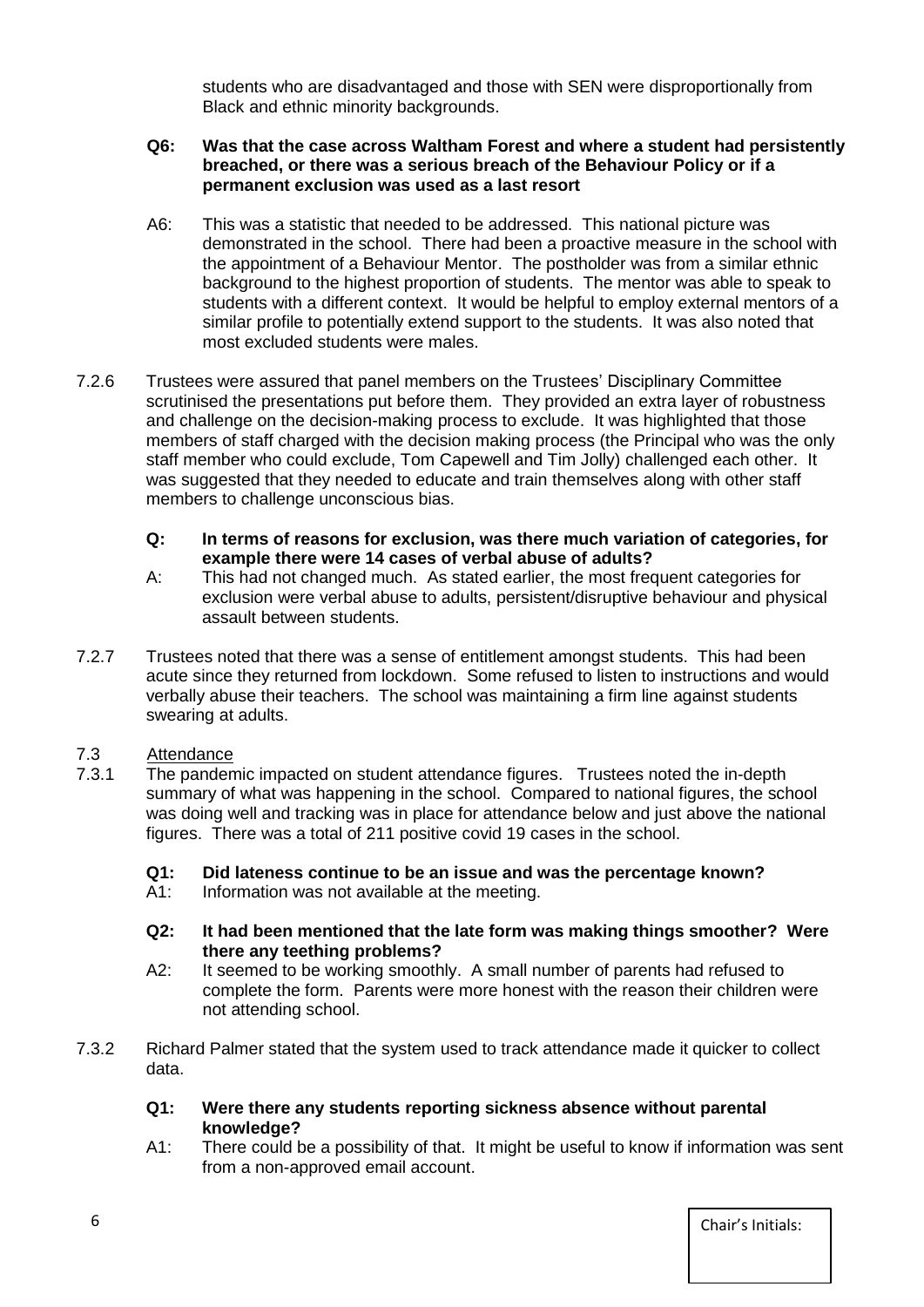7.3.3 It was noted that previously when parents contacted the school re student absence, they would speak to an answering machine and not a person. If follow up was needed, there would be interaction with the parent.

## **8. TEACHING AND LEARNING OVERVIEW**

- 8.1 Feedback from Academy Effectiveness Committee meeting held on 9 December 2021 The following points were highlighted:
	- The committee looked at the data drop for Years 12 and 13, who were both in good positions. There was a focus on the underperforming Year 13 students. Additional support was given to the Year 12 students and Year 11 English and Science.
	- A discussion was held about the recovery and the school led tutoring funding.

## **9. SAFEGUARDING**

The Chair reported that a link meeting with the Safeguarding school lead will take place after half term.

**ACTION: Report to next meeting.**

## **10. LINK TRUSTEE VISIT REPORTS**

- 10.1 It was noted that Ginette Hogan (Link with Nigel Armsby) had submitted a link report on SEF (quality education) on the portal.
- 10.2 Sophie Boyack met with Danielle Stephens earlier in the day and will provide feedback to the next meeting.

## **ACTION: Agenda item.**

10.3 All Trustees were encouraged to carry out link visits.

## **11. TRUSTEE TRAINING**

Trustees were asked to send updated information of their attendance at training sessions to the Chair.

**ACTION: Trustees.** 

## **12. CHAIR'S ACTION AND REPORT**<br>12.1 No actions had been taken since the

- No actions had been taken since the last Trust Board meeting.
- 12.2 The Chair and Alan Benton sat on staff interview panels

#### **13. STATUTORY GUIDANCE TO NOTE, POLICIES AND DOCUMENTS FO APPROVAL**

13.1 Statutory Guidance re cost of uniform

The guidance was published in November 2021. The purpose of the guidance was to ensure that the cost of school uniform was affordable for all. Branded items were to be limited. The school would also need to provide access to second-hand uniforms.

Parents were previously consulted on the policy via parent discussion groups.

- 13.2 Initial Teacher Training Policy
- 13.3 Early Career Teacher Policy. It was noted the school had 5 ECT's
- 13.4 Careers Policy and Statement and Provision
- 13.5 Careers Education Policy
- 13.6 Supporting Students with Medical Conditions

Nick Hyde spoke to Cally Halkes prior to the meeting. A Trustee had asked about the inclusion of a named staff member in case of a complaint. Rather than have a named member of staff, Trustees agreed that it should include the Vice-Principal responsible for student support.

13.7 Equality Statement